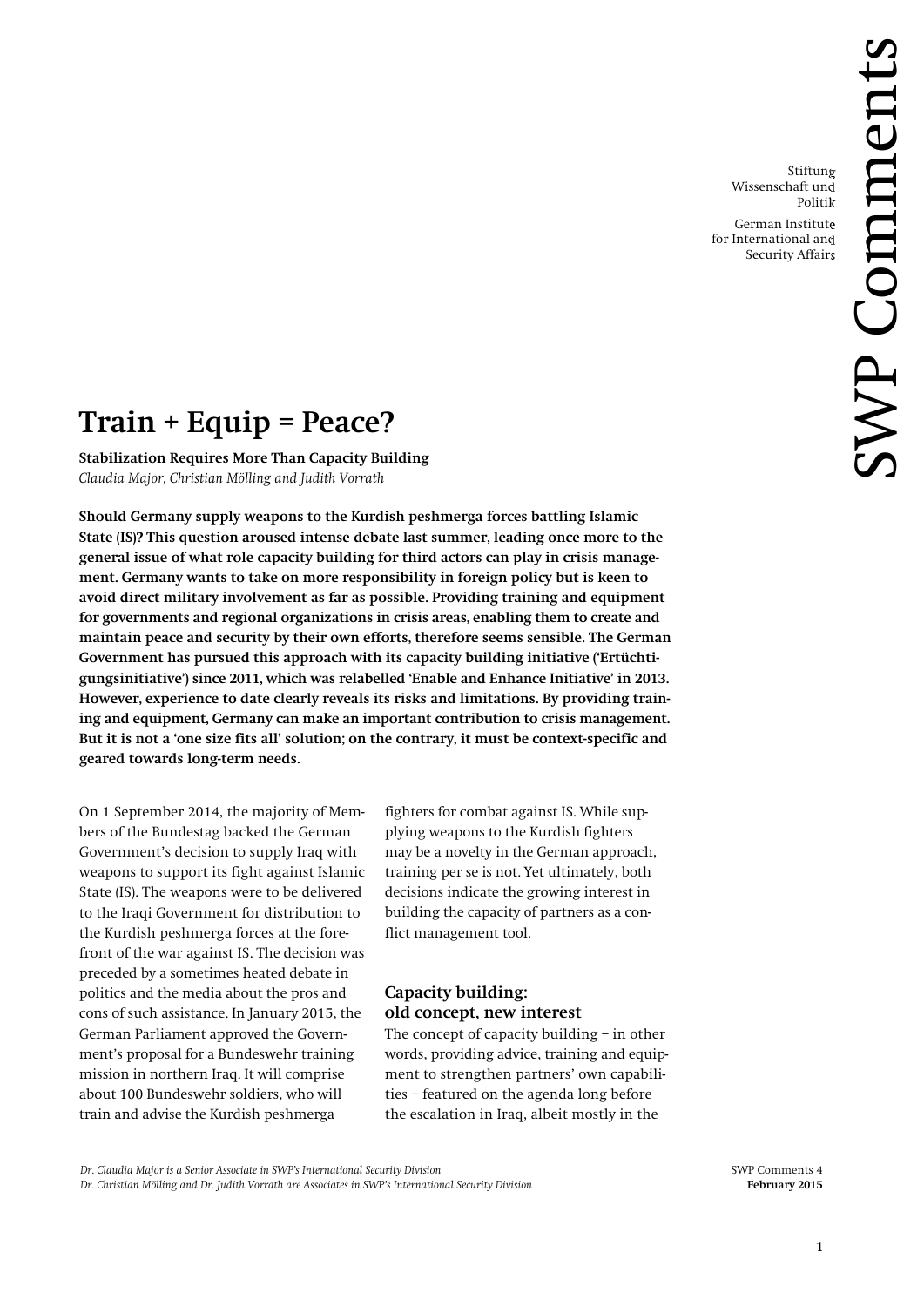context of broader crisis prevention and management efforts. The approach has been practised in a comprehensive way by the UN for many years, for example in security sector reforms. The EU, too, has supported military and civilian capacity building for some years through missions such as EUTM Somalia and EUPOL RD Congo. In Germany, this approach has attracted more attention since 2011 as a result of the Federal Chancellery's initiative to enable partners (then called 'Ertüchtigungsinitiative'). Originally, the aim was to develop a new framework for justifying arms exports to problematical target countries, predicated on the notion that Germany and the Western countries recognize these states as 'strategic partners'. However, efforts to convince the NATO countries to back this approach at their 2012 summit in Chicago ended in failure. The German Government then successfully pitched the idea – now relabelled the 'Enable and Enhance Initiative' (E2I), with the added dimension of capacity building – to the EU in 2013.

The topic of equipment assistance has also become a focus of attention because of Germany's involvement in EU training activities. The lesson of the missions in Somalia (since 2010) and Mali (since 2013) was that police and military training adds little value if the requisite equipment is lacking.

In regional terms, these initiatives mainly focus on Africa. Indeed, the German Government's new *Policy Guidelines for Africa*, adopted in May 2014, and the debate about providing equipment assistance to Tunisia, for example (cf. *SWP Comments* 53/2014), suggest that Germany plans to intensify its engagement on this continent in future. Not surprisingly, the first test cases that Germany and the EU chose in 2014 to apply E2I all turned out to be in Africa, starting with Mali and Somalia.

In Africa in particular, programmes that aim to build partners' crisis management and stabilization capacities have long been an integral part of the toolbox. For example, the UN, the EU and bilateral partners are

assisting African countries and regional organizations to develop their civilian and military capabilities, notably in Somalia. The experience gained to date raises a number of fundamental questions, however. Besides the effectiveness and possible negative spillover effects of capacity building, the scope of these measures also requires critical analysis. Strengthening partners' capacities can certainly be successful, but it is not a 'one size fits all' solution.

#### **Capacities are not enough**

Ultimately, capacity building is always a crisis prevention tool as well. The establishment of functioning security structures not only stabilizes the countries themselves; it should, ideally, also enable them to contribute to regional stability and crisis prevention. Wide-ranging measures at an early stage to reform and strengthen partners' security sectors could thus serve as a positive alternative to (last-minute) arms deliveries to authoritarian regimes. This preventive approach is very much in line with the position defined by Germany in the Action Plan 'Civilian Crisis Prevention, Conflict Resolution and Post-Conflict Peace-Building' and the coalition agreement.

A glance at various recent crises, however, shows that Germany's and Europe's willingness to commit substantial diplomatic, financial and, if need be, military resources early on to prevent an escalation is still very limited. From our current perspective, for example, it is difficult to imagine that Germany (or the EU, for that matter) would have invested the same amount of resources and effort in preventive action in Mali, i.e. before the security situation deteriorated in 2012, as it does now that the situation has escalated.

But even if Germany implements its proclaimed prevention strategy, it must be prepared to assume responsibility for the subsequent phases of crisis management as well, for the fact is that prevention measures can fail. Germany would then have a choice: either Berlin accepts that

SWP Comments 4 **February 2015**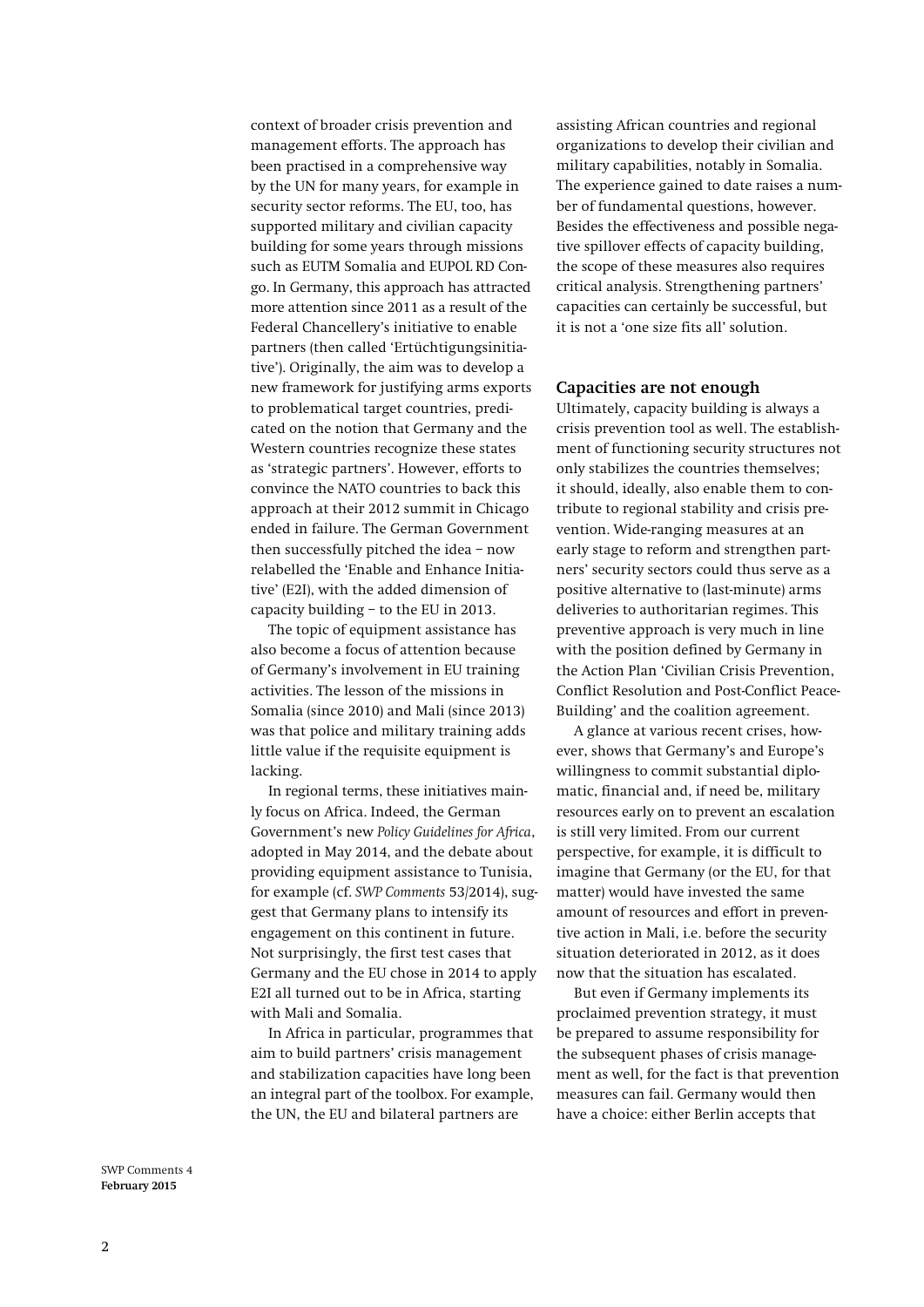the outcome of many years of development and reform efforts is being called into question, along with confidence in the Federal Government; or attempts are made to avoid this scenario, if necessary by military means.

Generally speaking, capacity building should take place over a longer period of time. Until Mali's security forces are fully operational and possible flanking security sector reforms take effect, for example, Europe has a duty to guarantee stability. In addition to training, a long-term presence of international forces is likely to be required; Afghanistan is a case in point. Germany must be prepared for the fact that a mission can mean a lengthy presence in the area of deployment. Kosovo, for example, is comparatively manageable in size, but the international community has been engaged here since 1999.

### **Mitigating risks, increasing prospects of success**

Based on Europe's experience with enabling state and regional partners so far, various risks can be identified and lessons learned.

There is a risk that if a government changes or is overthrown, well-trained forces and equipment can fall into the hands of actors who are opposed to the goals being pursued by Germany or the EU in the context of security sector reform. In Mali in 2013, for example, soldiers trained by the US deserted to Islamist groups and then fought French troops deployed with Operation Serval. A very large number of weapons circulating on the black market in West Africa come from official stocks, having been sold illegally by the security forces.

Equipment assistance can potentially open up export opportunities for German industry. However, under the unstable conditions outlined here, it can pose a threat to security in the destination areas.

For that reason, it is important to consider the overall conditions in which capacity building takes place, focusing particularly on political control of the security forces. On their own, additional funding,

training and equipment may, in some circumstances, not only prove ineffective; in the medium term, they may even be counterproductive and jeopardize security. What's more, capacity enhancement may enable authoritarian regimes to assert their agenda by force, in direct confrontation with the domestic opposition and with rivals in the immediate neighbourhood – possibly indirectly conflicting with Western policies.

In the past, the frameworks for meaningful capacity building were in some cases rudimentary or non-existent. Any capacity building measures that are, nonetheless, undertaken in these circumstances offer no benefits to partners or donors, but simply waste resources that are needed elsewhere. The EU Border Assistance Mission (EUBAM) in Libya, for example, was called into question, not only due to the steadily deteriorating local security situation. When the mission started, the relevant Libyan authorities existed largely on paper, casting doubt on whether the training provided to strengthen the border services could ever be successful without genuine demobilization of militias and security sector reform.

Even under favourable conditions, capacity building only makes sense if substantial support is provided. Otherwise, it quickly becomes a token gesture or action for its own sake, doing little to remedy the actual problems of a lack of materiel and facilities. The UN and EU, for example, are assisting the African Union (AU) to establish the African Peace and Security Architecture as a regional alternative to deploying their own forces. At present, the AU is still heavily dependent on external support. If the five brigades forming the planned African Standby Force are to carry out their own operations, merely equipping the infantry with small arms is not enough, for there is also a lack of reconnaissance means, transport aircraft, vehicles and combat helicopters. If Germany wants to make a contribution here, it should encourage the EU to plan for the progressive handover of materiel and its monitoring.

> SWP Comments 4 **February 2015**